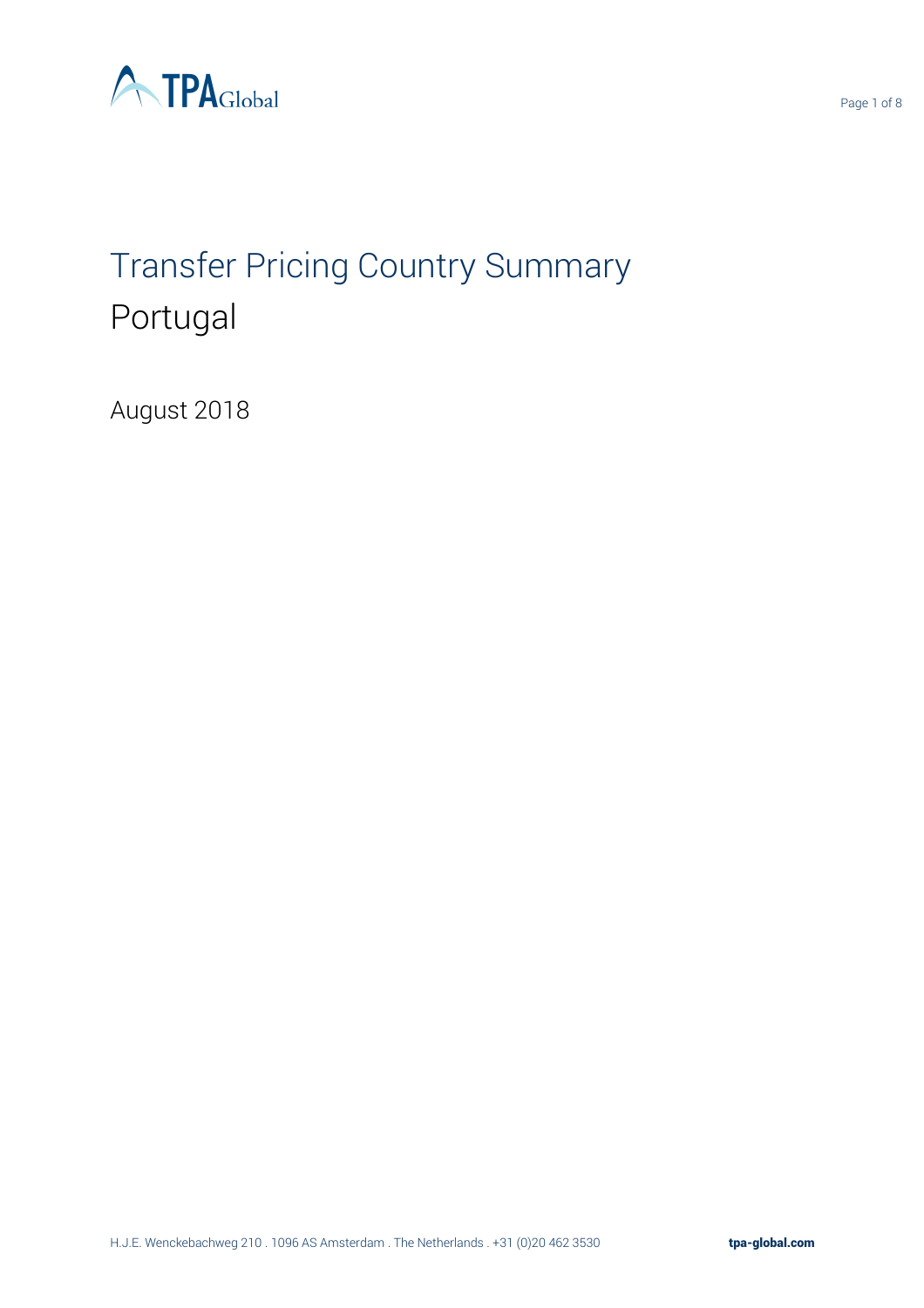

# Legislation

## Existence of Transfer Pricing Laws/Guidelines

Provisions regarding transfer pricing matters are incorporated in Article 63 of the Corporate Income Tax Code (CITC), approved in December 2000 and amended in July 2009. The Transfer Pricing in Portugal is also ruled by Article 121-A of the CITC. They mainly concern general rules on the definition of related parties, transactions covered, transfer pricing methods, the possibility of making adjustments to taxable profits, and documentation requirements. On 14 January 2002, a transfer pricing legal ruling ("Portaria 1446-C/2001, December 21") was published, giving taxpayers guidance on the application of the Portuguese transfer pricing legislation. The ruling applies to taxation periods beginning on or after 1 January 2002. On 16 July 2008, a transfer pricing legal ruling ("Portaria 620-A/2008, July 16") was published, giving taxpayers guidance on the application of the Advance Pricing Agreements (APA) decree.

## Transfer Pricing Scrutiny

The Portuguese tax authorities have created a specific, autonomous transfer pricing team, which has received training in countries with more experience in transfer pricing audits. So there is a significant risk of transfer pricing audits. Areas that receive particular attention are transfer pricing year-end adjustments, financial operations, intangibles and intragroup services.

This Transfer Pricing Audits performed by PTA can occur during a general audit or in a specific transfer pricing audit.

The relevant risk areas are:

- − Significant transactions with related parties resident in a more favorable tax regime;
- − Cross border restructurings processes;
- − Entities with a recurrent loss situation;
- − Financial transactions;
- − Intra-group services, among others.

## Definition of Related Party

It is considered that a special relationship exists between two entities when one has the power to exercise, directly or indirectly, significant management influence over the decisions of another, which happens, among other situations, when:

- − An entity and the respective capital owners, or spouses, ascendants or descendants of these, holding, directly or indirectly, no lower participation than 20% of the capital or voting rights;
- − Entities in which the same capital holders, their respective spouses, ascendants or descendants hold, directly or indirectly, no lower participation than 20% of the capital or voting rights;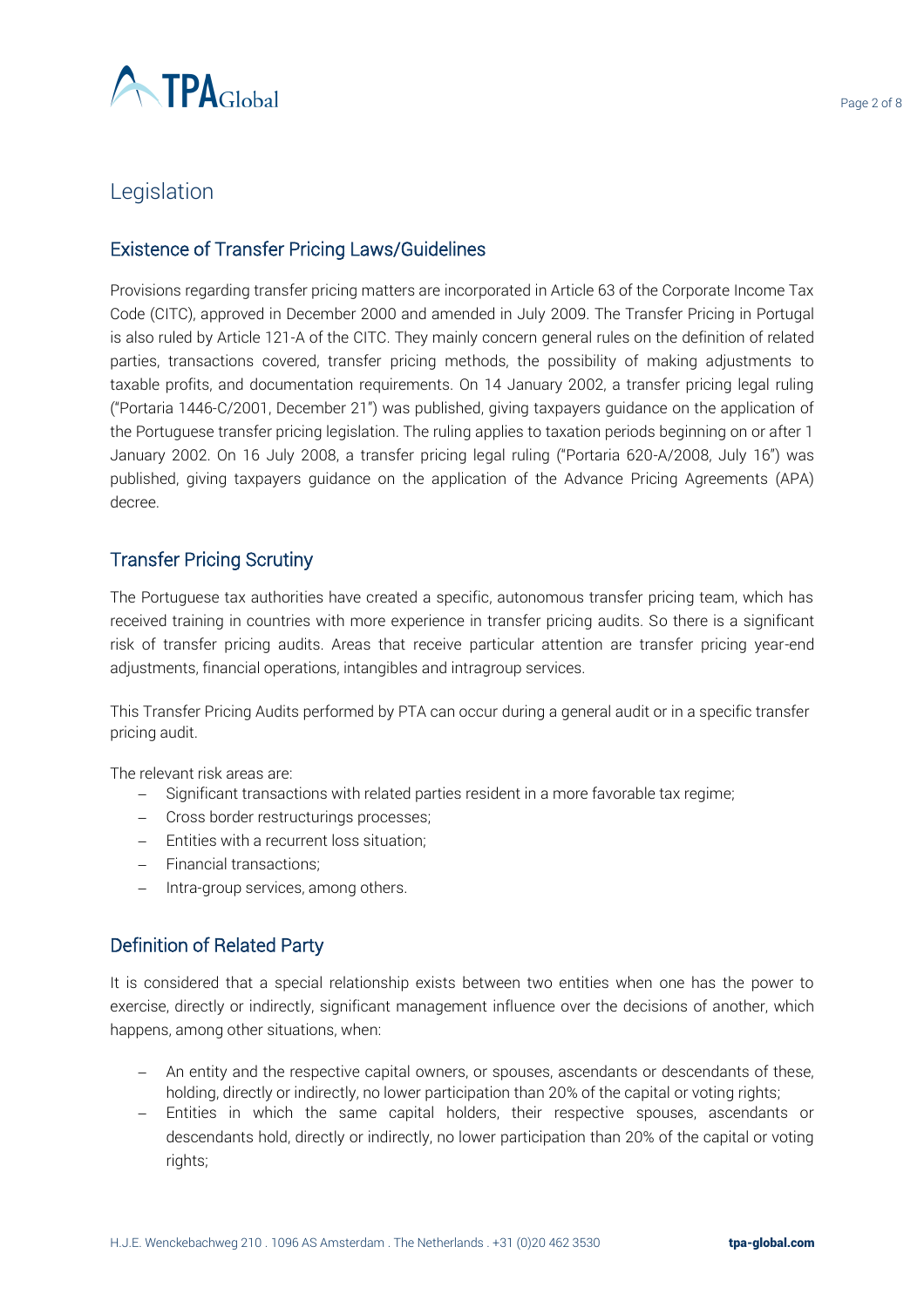

- − An entity and the members of its governing bodies, or any administrative, direction, management or supervision bodies and their respective spouses, parents, children;
- − Entities in which most members of the governing bodies, or members of any administrative, direction, management or supervision, are the same people or, being different people are connected to each other by marriage, that are legally recognized as marriage or kinship or straight;
- − Entities linked by a subordination agreement, the joint working party or by equivalent effect;
- − Companies in a controlling relationship, under Article 486 of the Commercial Companies Code;
- − Entities whose legal relationship allows, by its terms and conditions, that a conditional management decisions is made over the other, due to facts or circumstances unrelated to the business or professional relationship;
- − A resident or non-resident entity with a permanent establishment situated in Portuguese territory and an entity subject to a more favourable tax regime resident in a country, territory or region part of the list approved by order of the Government member responsible for finance (as listed in the Ministerial Order 292/2011).

## Transfer Pricing Penalties

Penalties up to €10,000 (per year and per taxpayer) are applied for failure in presenting the TPD and/or Country-by-Country Reporting, within the deadline provided by PTA plus 5% for each day of delay in fulfilling this obligation.

Penalties up to €150,000 are applied for refusal to provide information.

Penalties up to €45,000 are applied for provide incorrect of incomplete information.

The non-compliance with transfer pricing rules may lead to corrections in the assessment of the taxable income, which may result in additional CIT liabilities over which compensatory interest at 4%, per year, should be charged. Furthermore, possible income tax adjustments and compensatory interest can also be assessed if applicable.

## Cost Contribution Agreements (CCA's)

Article 11 of the December 2001 ruling devotes special attention to cost contribution agreements and cost sharing agreements and addresses a number of issues such as:

- − A cost contribution arrangement is defined as the situation where two or more related entities agree to share the costs and risks of producing or developing goods, rights or services, in proportion to the advantages or benefits that each participant expects to obtain from its participation in the cost contribution arrangement;
- − The proportionate share of the overall contributions for which each participant is liable, should be consistent with the participant's proportionate share of the overall benefits to be received under the arrangement, as assessed from estimates of additional income to accrue in future or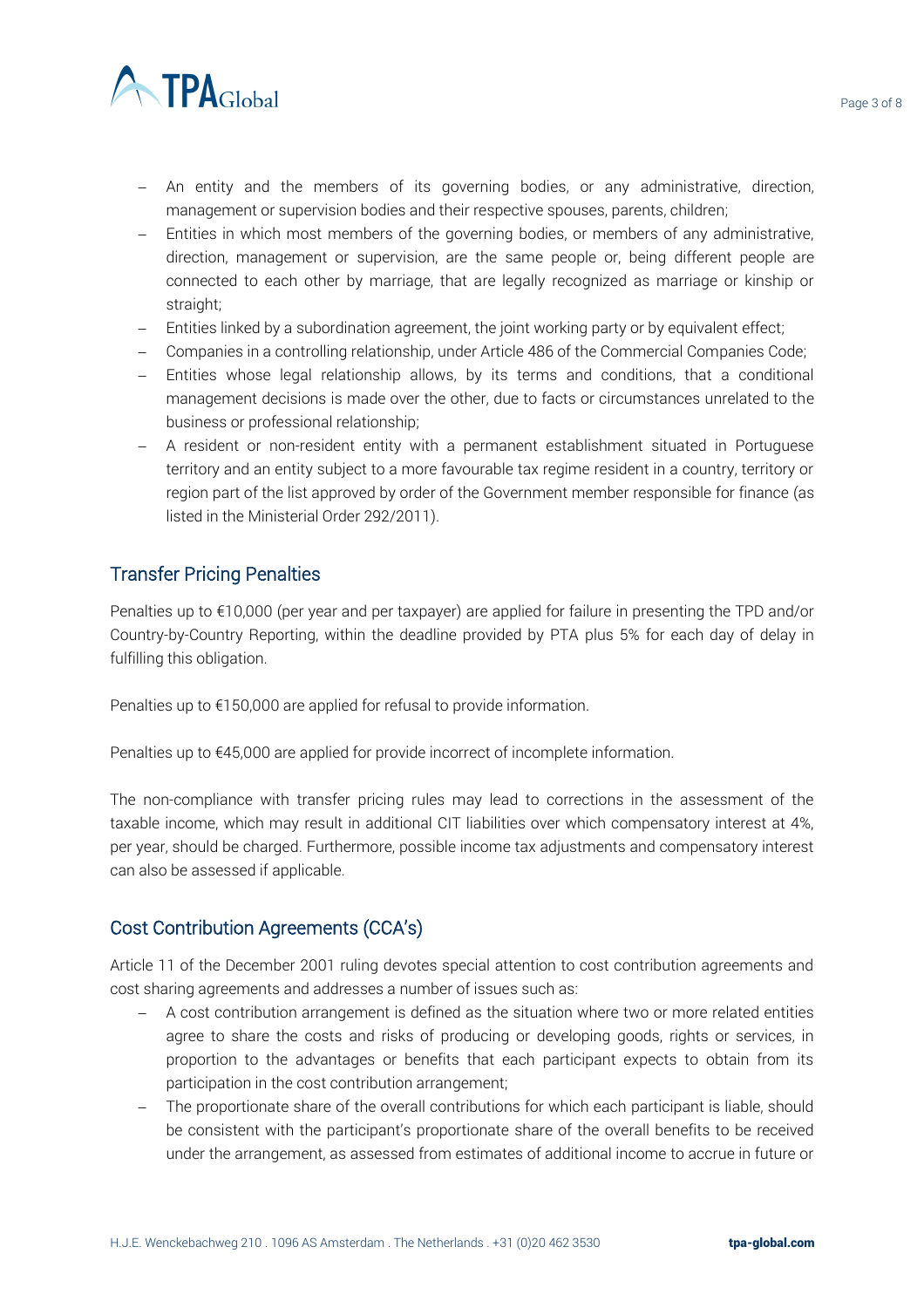

expected cost savings. If a direct or individual assessment of these compensations is not possible, an appropriate allocation key can be applied, taking into account the nature of the activity and the relationship with the expected benefits (specifically sales), labour costs or the value of capital invested;

- − Consequently, the contribution required of each of the participants in the agreement should be equal to the value of the contribution that would be required of, or accepted by, an independent entity under comparable conditions;
- − Cost sharing agreements are implicitly defined as joint purchases of goods, rights or services. In this case, the entity responsible for their purchase should add a mark-up to cover the costs incurred while acting as a purchaser on account of other entities.

# Advance Pricing Agreement (APA)

As foreseen in the preamble to the transfer pricing legal ruling Portaria 1446-C/2001, in 2008 a new instrument was published for establishing the arm's length principle in controlled transactions through the publication of the Advance Pricing Agreements (APA) decree. This decree intends to provide a basis of legal security and certainty by fixing in advance the methods used for determining transfer pricing in respect of the arm's length principle, while ensuring the elimination of double taxation in the presence of bilateral or multilateral relations.

Detailed APA rules were introduced by the Ministerial Order 620-A/2008, which entered into force on July 16, 2008.

Some considerations:

- − APA's can be Unilateral, Bilateral or Multilateral;
- − The APA request or proposal should be sent to the PTA up to 180 days prior to the beginning of the first fiscal year covered by the agreement;
- − The APA is valid for a maximum of three years with the possibility for renewal;
- − The filing fee for an APA application is between €3,150 and €35,000, depending on taxpayer's average turnover. The fees are reduced by 50% for renewals or revisions of existing APA's.

Since 2014, was introduced the possibility of taxpayers entering into unilateral APA with the PTA.

# Documentation And Disclosure Requirements

## Tax Return Disclosures

Portuguese law requires all Portuguese corporate taxpayers to disclose, on a yearly basis, whether they have entered into transactions with related parties. The following items are required to be disclosed on the Annual Declaration of Tax and Accounting Information:

- − Identification of the related entities with which the taxpayer has special relations;
- − Identification of the amount of each transaction realized with related entities;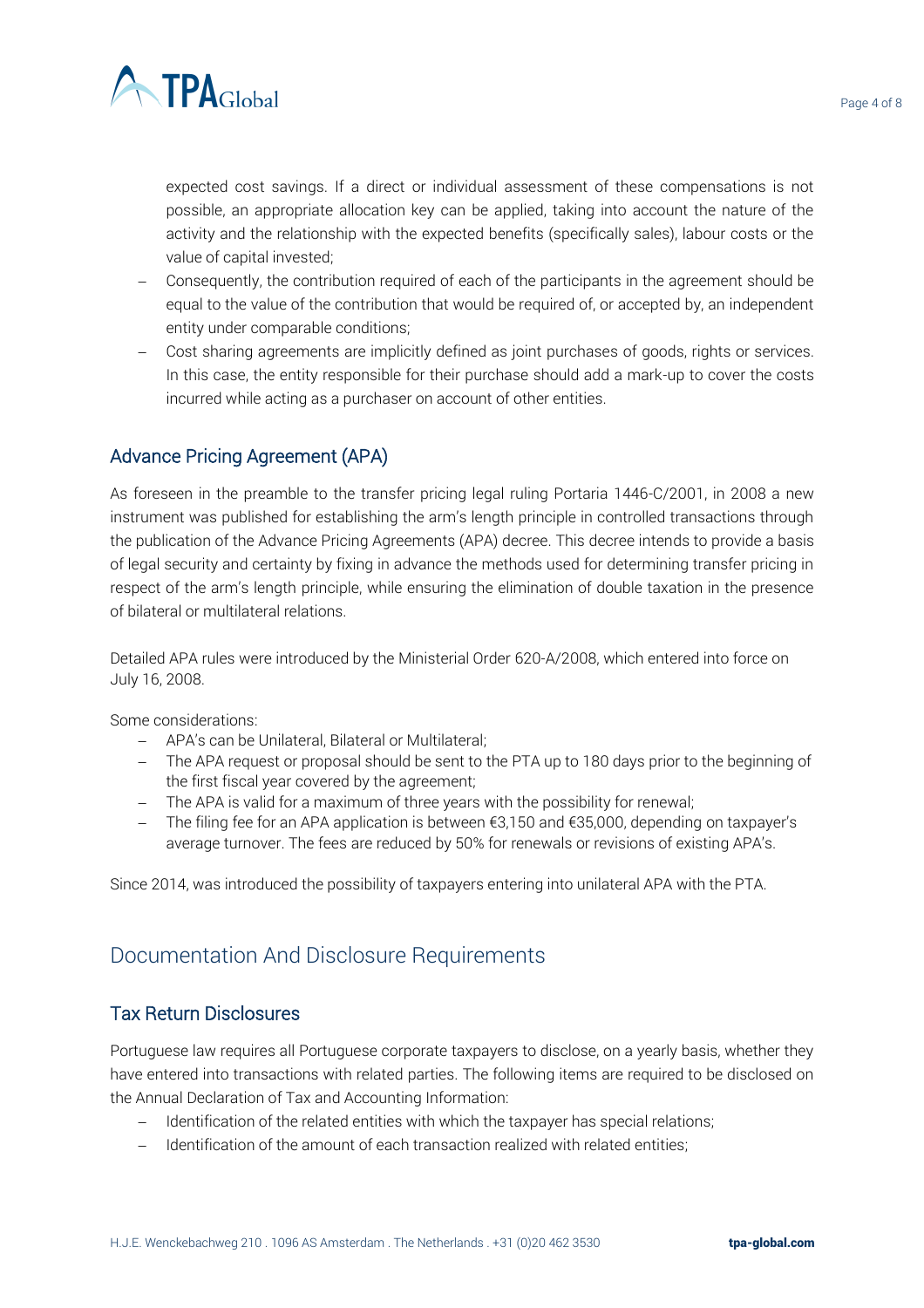

− Declaration on whether transfer pricing contemporaneous documentation was (and still is) available.

### Level of Documentation

Taxpayers with net sales and other operating income exceeding Euro 3 million must prepare and maintain extensive contemporaneous documentation that supports and records the process of setting transfer prices. The outcome of those transactions should be verified against the arm's length standard, including a detailed analysis of business functions performed, assets used and risks assumed, as well as selection and application of the most appropriate transfer pricing methodology.

#### Content of the Transfer Pricing documentation

The Master file and Local file concepts established by OECD on transfer pricing documentation for associated enterprises is not yet adopted in the Portuguese legislation; however, the TPD prepared locally addresses all of the relevant topics contained therein.

In summary, the tax authorities are expecting taxpayers to prepare and maintain Transfer Pricing documentation that:

- − Identifies related party transactions falling within the scope of the legislation presented in Article 63 of the CITC;
- − Identifies the products, services and rights which are the subject of the related party transactions;
- − Describes the taxpayer's activity and that of the other party to the transaction(s) being considered;
- − Describes the functions performed, assets employed and risks borne by the taxpayer and the other party to the transaction(s) being considered;
- − Includes a sector or industry analysis;
- − Discloses internal transfer pricing guidelines;
- − Includes contracts, and other relevant agreements or information;
- − Describes the chosen transfer pricing methodology and explains why this is the "best method" for the transaction or transactions in question;
- − Justifies the choice of comparable transactions and their selection criteria. Identifies the data sources;
- − Includes a financial analysis showing the impact of the transfer pricing policy used;
- − Explains relevant business strategies and policies; and
- − Discloses other relevant information.

Portuguese Transfer Pricing Legislation broadly follows the Organisation for Economic Co-operation and Development (OECD) Guidelines.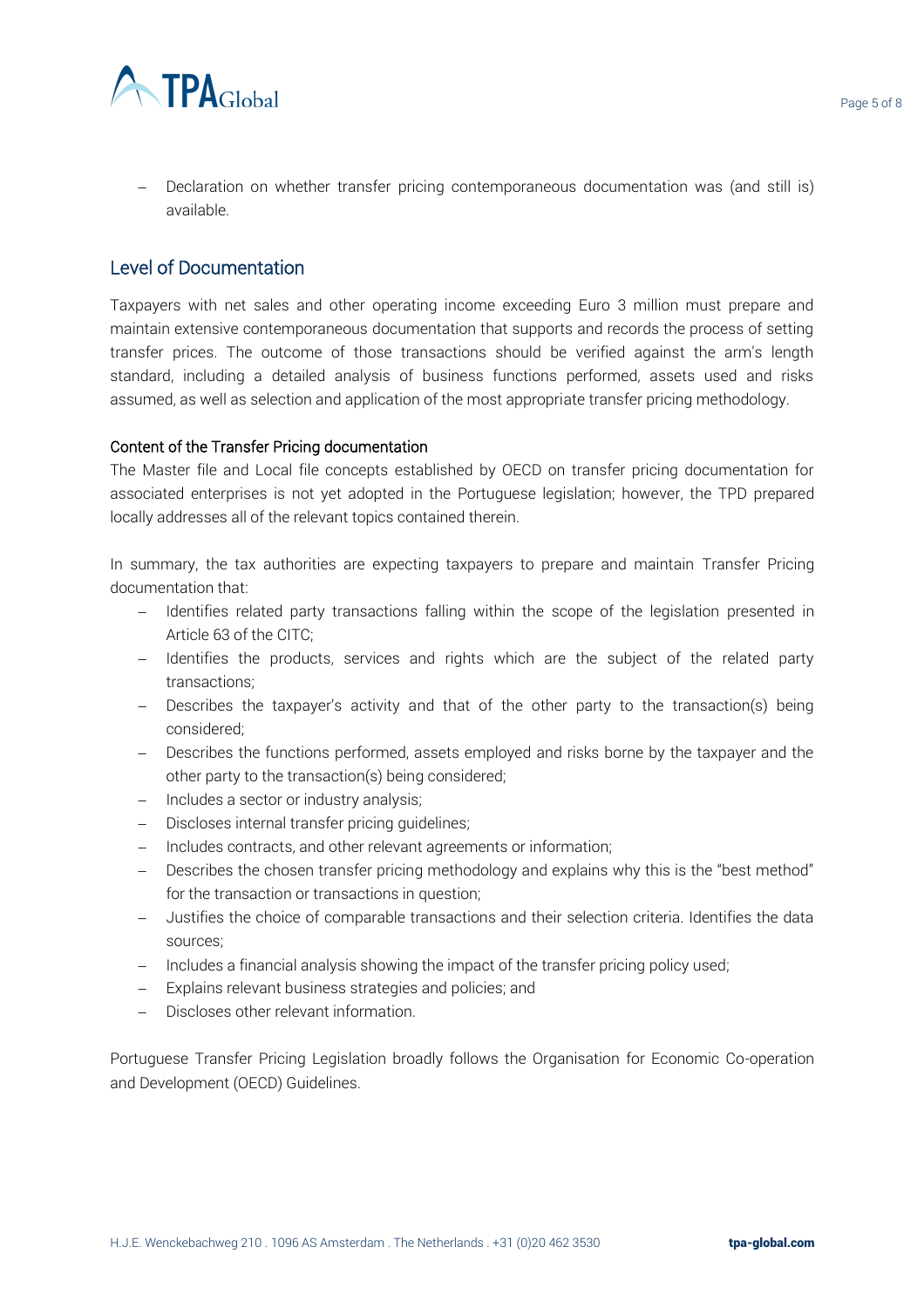

Taxpayers with net sales and other income exceeding €3,000,000 in the previous year, must prepare the Transfer Pricing Documentation (TPD) (among others, providing evidence of the market parity practice in the transactions established with related parties).

Also, specific information on transfer pricing, including types of transactions, yearly amount and transfer pricing methods applied, must be disclosed on the designated forms of the Annual Tax and Accounting Statement (IES).

#### Exemption from documentation obligation

Taxpayers with net sales and other operating income under €3,000,000 in the previous year have no the obligation to prepare the TPD.

Notwithstanding, such taxpayers can be requested by the Portuguese Tax Authorities (PTA) to prove arm's length principle in intragroup transactions.

There is no limited transfer pricing documentation in the current law.

#### Implementation of BEPS-related documentation requirements

Portuguese resident entities should submit annually for each tax period a CbC report where all of the following conditions apply:

- Required to prepare consolidated financial statements;
- Hold or control, directly or indirectly, one or more entities whose tax residence or permanent establishment is located outside Portugal;
- Amount of income in the financial consolidated statements for the previous annual accounting period is at least €750M;
- Not held by one or more Portuguese resident entities that are required to submit the CbC report, or by one or more non-resident entities which are required to submit the CbC report in a jurisdiction which has an effective agreement with Portugal to exchange the report.

Additionally any company that is a Portuguese resident and is part of a group in which any entity is required to submit a CbC report, must communicate electronically the identification and jurisdiction of the reporting entity.

## Record Keeping

Transfer pricing documentation must be retained for a period of 12 years after the end of the year it relates to.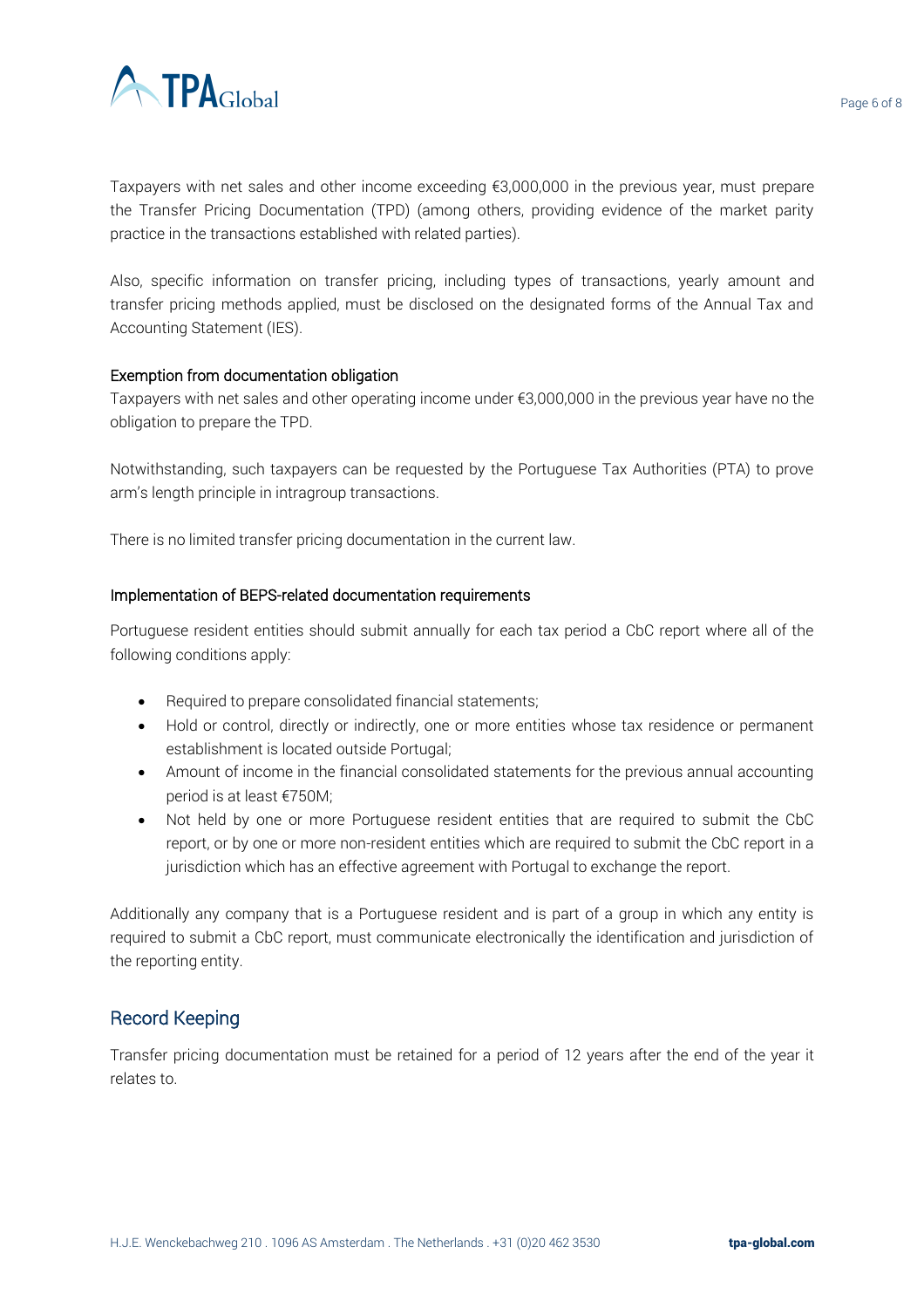

## Language for Documentation

As a rule, the supporting documentation to transfer pricing information must be in the Portuguese language. The Portuguese transfer pricing regulations require that the documents in foreign languages must be translated into Portuguese before being presented to the tax authorities. However, the translation requirement can be dispensed from on request. However, for the documentation submitted in English the PTA not always requests translation.

## Small and Medium Sized Enterprises (SMEs)

Taxpayers with net sales and other operating income not exceeding Euro 3 million are not obliged to prepare and maintain transfer pricing documentation

## Deadline to Prepare Documentation

Documentation must be prepared by the 15th day of the seventh month following the tax-year end.

## Deadline to Submit Documentation

Usually 10 days upon request by PTA.

Entities included in the Special Register of Taxpayers and entities to which the special regime of taxation of groups of companies (RETGS) apply, must deliver the TPD to the PTA within the already mentioned deadline to prepare the documentation.

# Statute Of Limitations

General provisions apply. Tax assessments may only be issued within a 4-year period following the last day of the tax year concerned.

# Transfer Pricing Methods

The transfer pricing methods specified by the Portuguese transfer pricing regime are the same as in the OECD Guidelines: CUP, resale price, cost plus, profit split and Transactional Net Margin Method. Portuguese tax authorities expect the most reliable method to be applied, although more than one method may be applied to confirm the application of a primary method. Transaction-based methods are preferred over profit-based methods. Other methods may be applied when one of the specified methods cannot be applied, or when they do not result in the most reliable arm's length measure.